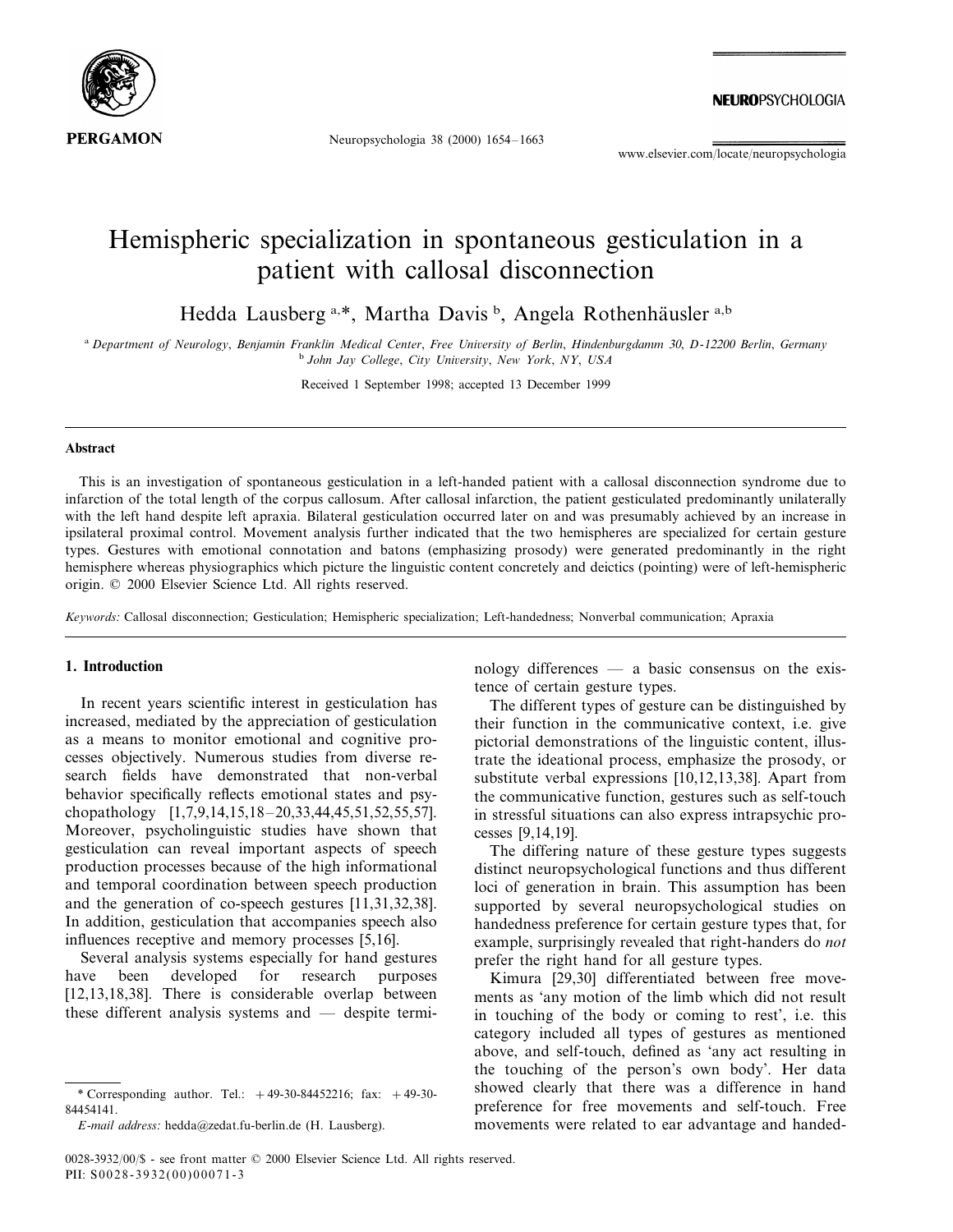ness. In contrast, this was not found for self-touch, which showed a slight tendency for left hand-preference. These data were supported by several studies [8,28,36].

Some studies applied finer categories for gesture types than the above mentioned studies (the findings are comparable despite different terminology). Pictorial gestures as a specific gesture type to illustrate the linguistic content are predominantly performed with the dominant hand. Souza-Poza [46] found right-hand preference for 'representational gestures', i.e. 'gestures that describe or depict objects', in right-handers. Stephens [48] also reported right-hand preference in right-handers for 'iconics' and 'metaphorics', i.e. pictorial demonstrations of concrete or abstract content, and left-hand preference for these gesture types in lefthanders.

Gestures emphasizing the rhythm pattern of speech are apparently produced equally with both hands. No hand-preference for 'beats' in right- or left-handers was found [48] and equal frequencies for right and left hands for 'nonrepresentational movements', i.e. 'small vertical punctuating movements' in right-handers were observed [46]. Only Foundas [17] reported right-hand preference in right-handers for 'emphasis gestures'.

Some studies of self-touch differentiated between continuous types such as rubbing or scratching and short-lasting types which often imply a function such as adjusting hair. Significant left-hand preference occurred in continuous body-touching ( $>$ 3 s) and no lateralization in discrete body-touching  $(< 3 \text{ s})$  [46]. Stephens [48] found right-hand preference in right-handers in her category of self-adaptors, defined as skilled manual manipulations of body, clothing, etc., therefore reflecting a hand preference in the performance of functional motor actions. Analogously, the investigation of the self-touch pattern in a right-hander showed that the right hand was used for functional self-touch such as adjusting the hair, whereas the left hand was used for 'non-functional movements' such as rubbing or fidgeting [34]. In depressive states, an increase of continuous body-touching, especially with the left hand is reported [51].

As hand preference may reflect hemispheric specialization, studies suggest that most of the free movements while speaking are generated in the language-dominant hemisphere. This seems to apply particularly to the subcategory of pictorial gestures. The subcategory of batons is displayed with equal frequency in both hands.

In contrast to free movements, no such lateralization is found for the main category self-touch in right- or in left-hemispheric language dominant individuals. Finer classifications indicate that the left hand is preferred for 'primitive' types of self-touch having a repetitive, continuous character whereas there seems to be a righthand preference for functional self-touch.

Concerning the question of hemispheric specialization in gesticulation, subjects with disrupted callosal transfer provide valuable information, as they give the opportunity to investigate the separate hemispheres. The rationale for investigating gesticulation in splitbrain subjects is that due to callosal disconnection their hands are mainly controlled by the contralateral hemisphere [23,43,53,54] and therefore, the hemisphere that generates a gesture can be determined by the hand used to perform it.

However, it has to be taken into account that callosotomy patients develop a varying degree of ipsilateral motor control of the proximal limbs over time [2], as the supplementary motor area has bilateral direct efferent pathways to proximal muscles [23,43]. For two young callosotomy patients, it was reported that even ipsilateral control of the fingers was possible with the left hemisphere in 80–90% of the tasks and with the right hemisphere in about 25% [58]. In another case, the left thumb and index finger could be controlled rather efficiently via ipsilateral pathways, whereas fingers 4 and 5 had the least ipsilateral control and in the case of the right hand no ipsilateral control was possible [50].

However, the movement tasks were simple concerning the complexity of the desired motor action response, i.e. moving a finger or establishing a hand/finger posture in reaction to drawings. In the same patients, left dyspraxia was found for more complex tasks (complex movements to verbal command) [58]. Errors were predominant in movements requiring the use of single digits (despite 80–90% ipsilateral left finger control in the hand/finger posture imitation task).

Notwithstanding these few reports of ipsilateral finger control observed in special neuropsychological tests, in several studies on callosal apraxia apractic disturbances are evidenced especially in the distal part of the limbs, affecting fingers more than hands and arms gesture [3,21,56]. It seems likely, therefore, that in a spontaneous situation requiring more complex movements such as gesticulation during an interview, the 'naturally better' hand will be used. Hence, it is plausible that in a right-handed split-brain patient, the left hemisphere will use the right hand in gesticulation accompanying speech rather than the left hand for which the control is less developed. This will apply even more for the right hemisphere, which can achieve only 25% control of the ipsilateral hand when required in special test situations.

So far, there is one investigation by McNeill [38] on gesticulation in two right-handed patients L.B. and N.G. with complete callosotomy including the anterior and the hippocampal commissure. Following McNeill's transcript, Patient N.G. produced only right-hand gestures (iconics, metaphorics, deictics) and Patient L.B. produced 20 left-hand, 11 right-hand, and five bilateral gestures. Beats were only done with the left hand,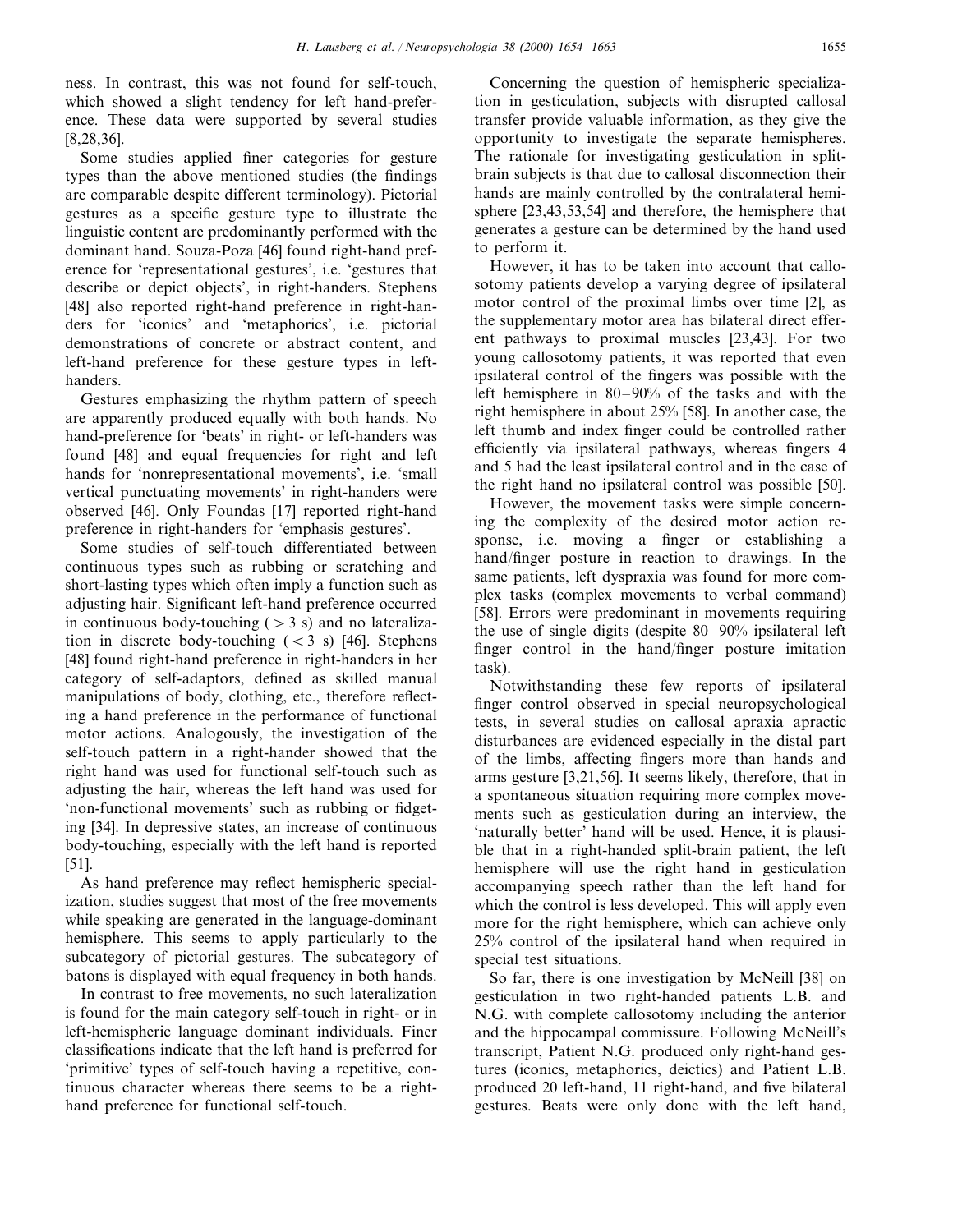iconics/metaphorics were done as unilateral right, left, and bilateral gestures, and deictics were done with right and left hands. Hence, McNeill's investigation indicated that deictics and iconics were generated in both hemispheres and beats in the right hemisphere.

This is a study of gesticulation in a patient with an ischemic infarction affecting the entire length of the corpus callosum. While McNeill's patients suffered from intractable epilepsy, a condition in which there are often atypical patterns of neural connection caused by the long lasting disease [22], this patient permitted the investigation of the disconnected hemispheres with neural patterns which were previously basically normal.

We wanted to test the hypothesis that the right and left hemispheres produce different nonverbal gesture types as suggested by the investigations on handedness preference and McNeill's observations. We were also interested in how the patient developed the competence to perform bilateral gestures despite his split-brain condition. If improvement in unilateral apraxia in splitbrain patients can be explained by an increase in ipsilateral proximal control [53,54], our hypothesis was that bilateral gesticulation was achieved by one hemisphere controlling the contralateral hand and the ipsilateral proximal arm.

## **2. Method**

## <sup>2</sup>.1. *Subject*

The patient was a 54-year-old left-handed engineer, who had previously been healthy except for a longstanding insulin-dependent diabetes mellitus type II. The patient was left-handed with an Edinburgh Handedness Inventory laterality quotient of  $-64$  [39]. He preferred the left hand for all manual activities except writing which he had been trained to do with the right hand in school and drawing which he used either hand for depending on the task, e.g. right hand for technical drawings with a ruler and left hand for quick sketches. The patient's maternal grandmother was left-handed.

The patient suffered an acute ischemic infarction damaging the total length of the corpus callosum except for some fibers in the middle of the splenium that might have been spared. Apart from that there was only a small lesion in the left parietal white matter.

The patient presented with an almost complete callosal disconnection syndrome [2] including left hemialexia, left visual anomia, left agraphia, predominantly right constructional apraxia, left apraxia to verbal command and imitation with impaired learning of new motor tasks, double hemianopia and dissociative phenomena.

Under tachistoscopic viewing conditions (2.4–4° from central fixation point) the percentage of correctly identified words were 45% for four letter, 25% for five letter and 10% for six letter words in the left visual field and 75, 85 and 90% in the right visual field (120 trials). Geometrical stimuli were named correctly in 33% and color in 40% in the left visual field as compared to 90 and 100% in the right visual field. With bilateral stimulation there was left neglect.

When motor responses to visual stimuli were required, double hemianopia was evident. Each hand responded correctly to stimuli in the ipsilateral visual field, whereas the correct response rate to stimuli in the contralateral visual field was near chance level.

The patient showed severe left agraphia with production only of neologisms and perseveration (score 0 of 9 possible points, according to Aachener Aphasie Test [27]). After 8 months, his left hand writing to dictation occasionally showed visual resemblance with the target word (score 4/9). When the patient had to compose cards with letters, syllables or words to form dictated words and sentences (composition to dictation), he scored 30/30 points with the right hand and 13/30 points with the left hand.

In a dichotic listening test [40], there was no auditory suppression. The accuracy of detecting the target digit was well above chance level on both sides. The task was to press a button when he heard the digit 'zero' in dichotic listening, tested for each ear with either hand.

In copying with the right hand, there were incoherence and disproportionate relationships between the parts and a loss of perspective. Copying with the left hand was often correct, with the exception of minor errors such as simplified versions with parts absent and slight faults in perspective. The patient attained 13 of 36 possible points with the right hand and 24 points with the left in the Taylor Figure [47].

The patient had severe left apraxia to verbal command. In a test battery derived from Poeck [41] with 22 meaningful and meaningless movement tasks, he showed substitution (in five out of 22 movement tasks), perseveration (5/22), augmentation of movements (4/ 22), hand configuration errors (3/22), no movement response  $(2/22)$  and correct response  $(3/22)$ . After 8 months, motor reaction to verbal command was mostly correct (15/22), but errors in hand and finger configuration persisted (5/22), i.e. when the patient was asked to bring his index finger to his nose, he used his whole hand instead, or he was unable to perform such singlefinger movements as bending his little finger. The other two remaining errors were substitution  $(1/22)$  and augmentation (1/22).

The patient also had apraxia to imitation with substitution  $(2/8)$ , perseveration  $(1/8)$ , hand configuration errors  $(3/8)$  and correct responses  $(2/8)$ . There was clear improvement after 8 months with mostly correct responses (6/8). However, hand configuration errors persisted (2/8).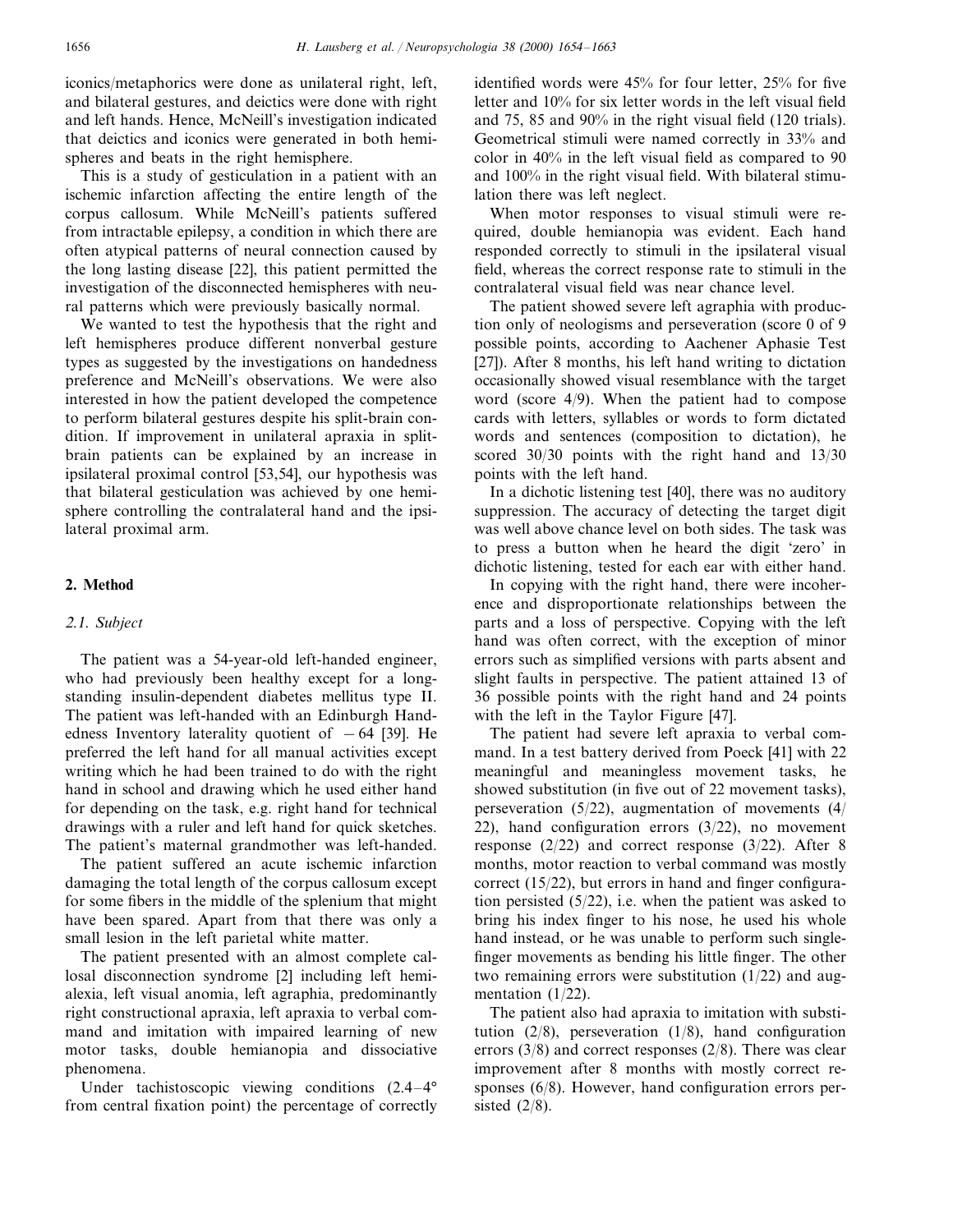In learning a new visuo-motor task the patient took five times longer with his left hand than with his right. In a test design similar to Trail Making A on a computer screen, the patient had to hit each circle in ascending numerical order with the cursor of a computer mouse. The critical measure was the time needed to hit all 20 circles (Norm: after five trials, 16 s per course). The patient, who had never used a computer mouse before succeeded at once with his right hand and reached an asymptotic speed level within ten consecutive trials. In contrast, he took about five times longer to master the task with his left hand. After seven training sets (five trials each), the patient had reached asymptotic speed levels with both hands. At that point, his dominant left hand was slightly faster (16.5 s) than his nondominant right hand (18.0 s) in completing the course.

In contrast to the left apraxia in movement tasks, the patient was able to use his left hand for spontaneous routine motor actions such as catching a ball, throwing and even shaving himself, unless he did not attempt to control the motor action deliberately.

The patient showed dissociative phenomena such as intermanual conflict, e.g. if he lifted the toilet seat with his right hand, the left one closed it again. In clinical testing, e.g. token test, a correct right-hand reaction was often disturbed by an incorrect left-hand interference. There was an 'alien hand' phenomenon in the sense that the patient found the behavior of his left hand uncooperative. A further dissociative phenomenon was gesture-speech mismatch, e.g. the patient said 'No' when asked if he saw a stimulus in his left visual field but simultaneously nodded his head in affirmation.

Further examinations could not be pursued as the patient died due to dilated cardiomyopathy.

To summarize, the disconnection syndrome in this left-handed subject did not differ basically from righthanded split-brain patients. Left hemialexia, left visual anomia and left agraphia indicated left hemispheric language dominance. However, the presence of some right hemisphere language competence was suggested by the absence of auditory suppression and the ability to read 45% of the four letter words presented to the left visual field. It is noteworthy that despite his lefthandedness, the patient displayed left apraxia even on imitation and that his right hand was more proficient in learning a new motor skill than his left hand. Hence, we assume that there was left-hemispheric dominance for praxis despite his left-handedness. Left apraxia on verbal command and imitation improved over time, but the remaining distal dyspraxia suggested that the improvement in left apraxia was achieved by an increase in ipsilateral proximal control. The persistent intermanual conflict also indicated to us that there was no recovery of callosal nor of extracallosal pathways for bilateral motor coordination [35].

#### <sup>2</sup>.2. *Materials*

The data source was videotaped interviews (46 min total length) of the patient at 2, 5, and 9 months after callosal infarction. The three interviews were conducted in a standardized setting with regard to place, camera, and interviewer. The patient was encouraged to report how he experienced the split-brain syndrome and how he coped with this impairment in daily life. As this was a retrospective evaluation the duration of the three interviews varied. At T1, the videotaped material lasted 302 s (5 min 2 s); at T2, 430 s (7 min 10 s); and at T3, 2040 s (34 min).

## <sup>2</sup>.3. *Measurements*

A rating instrument for coding gestures was developed from the Efron classification of gestures [12], which also forms the basis of McNeill's classification of gestures [38] and as such allows comparison between McNeill's and our results. The Efron classification comprises the following categories: baton (emphasizing the beat pattern of the speech), ideographic (sketching a thought pattern), deictic (pointing to a real or imagined object or indicating a direction), physiographic (depicting a form or an action), and emblematic gestures (conventional signs having specific linguistic translation).

Since we aimed at an objective phenomenological classification of gestures based on their visual appearance alone (evaluation of videotapes without sound), we omitted the Efron category ideographic as this gesture type implies an interpretation of the linguistic context (thought pattern). Instead, we used the category physiographic for all gestures of pictorial demonstrations. As the patient frequently displayed two types of emblematics, shoulder shrugs and rise–fall gestures (rise–fall gestures appear to be 'vestiges' of the emblem of rotating the palms face up and shrugging the shoulders), we coded them as separate categories.

In addition, in order to examine specific questions of hemispheric specialization, the laterality of each unilateral gesture was coded as unilateral-right or unilateralleft. In order to understand how the patient managed to gesticulate bilaterally we specified the analysis of bilateral gestures. As suggested by the results from apraxia testing we assumed that the patient was able to perform bilateral gestures without intermanual conflict by activation of only one hemisphere. This hemisphere controls the contralateral arm/hand and the ipsilateral proximal arm. Contralateral (distal) control implies the ability to perform distinct hand and finger movements — here classified as the dominant hand — whereas ipsilateral proximal control does not enable to perform distal hand/finger movements resulting in rough, proximally initiated movements. Therefore, gestures were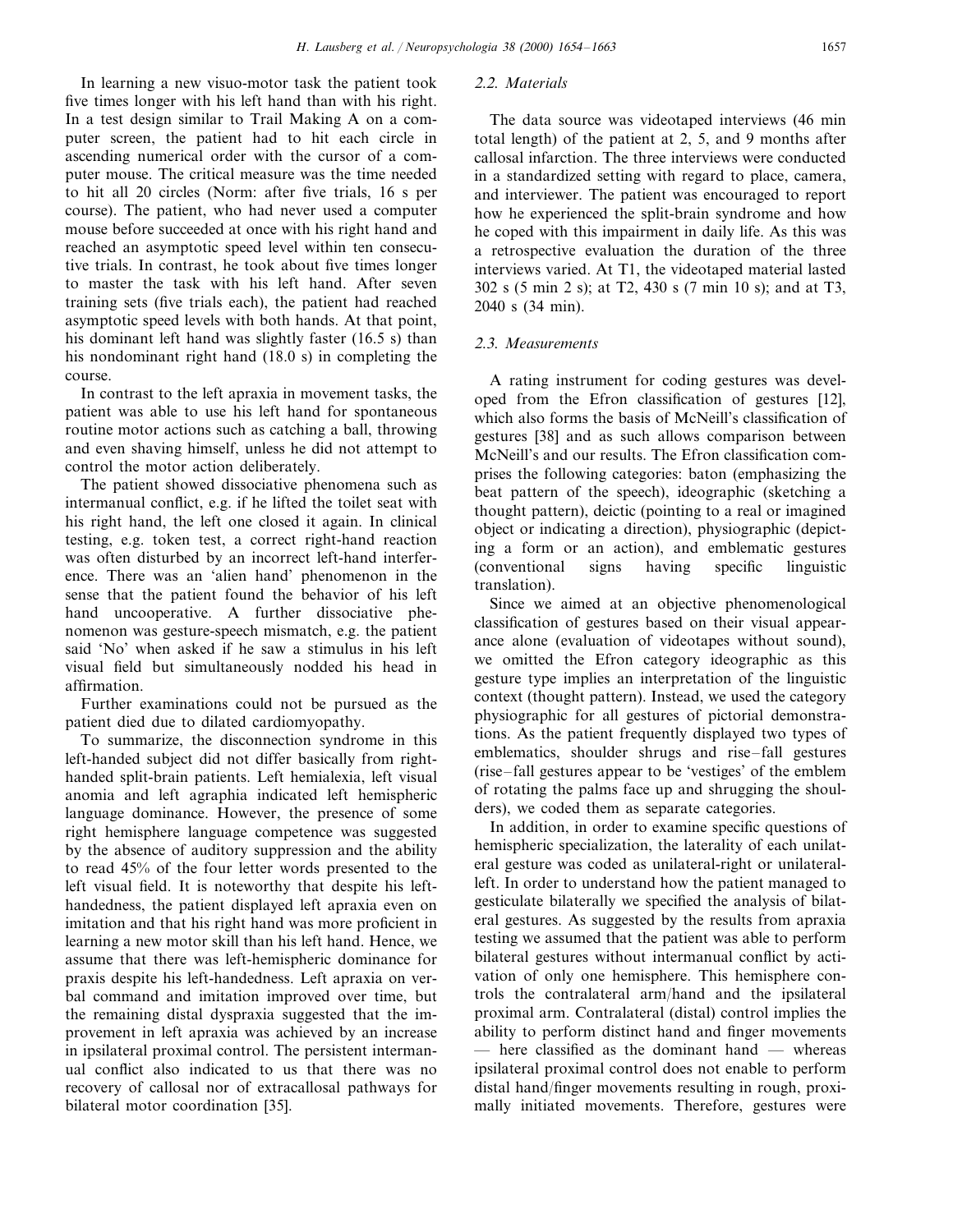defined as bilateral left-dominant or bilateral rightdominant gestures.

Activation of both disconnected hemispheres was assumed to result in the disturbance of the distal 'synchrony' of bilateral hand gestures as defined by Condon [6]:

If one body part moves or changes direction of movement, it does so concomitantly and in concert with the other body parts moving at the same time.... The 'process unit' is observationally defined as the initiation and sustaining of directionality of change of the body parts with each other (the *specific* directions being sustained by the individual parts may differ) across a given moment of time as contrasted with the preceding and succeeding sets of similarly sustained configurations of movement of the body parts [6, p. 224].

Self-dyssynchrony as the disturbance of this organization is not observed in normal subjects. Therefore, bilateral gestures with equal dominance of both hands were investigated as to whether they were distally synchronous or dyssynchronous.

In the case of bilateral gestures without distal hand movements a classification as right-hand/left-handdominant or synchronous/dyssynchronous was not possible by definition (noted as bilateral–not determined).

In addition, gesturing with folded hands was coded as a separate category.

## 2.4. *Evaluation procedure*

The three videotapes were observed and coded without sound. At the end of each gesture, which was defined as the return to a resting or 'homebase' position, the videotape was stopped and the exact time noted. The laterality and type of gesture was then recorded. Coding natural units of gesture was prefer-



Fig. 1. Percentage of unilateral left (uni-left), unilateral right (uniright), bilateral gestures (bilateral) and gesturing with folded hands (folded) at two  $(T1)$ , five  $(T2)$  and nine  $(T3)$  months after callosal infarction.

able to time sampling which may distort judgments of the phrasing of the gestures.

Coding was done independently by two trained movement analysts. Rater training consisted of studying the definition catalogue, rating the training tape and checking the coding against a standard evaluation of the training sample.

Rater I was blind to the diagnosis, the specific hypothesis, and the chronology of the three videotapes. Rater II was aware of the diagnosis and the chronology, but the good interrater reliability (see below) indicated that her coding was not biased by this knowledge.

The interrater reliabilities for laterality and gesture type were 0.93 and 0.79 (Cohen's kappa). Since there was good interrater agreement only the results for Rater I are given.

In addition, context analysis as the evaluation of gestures in relation to verbal context was performed with sound. Owing to limited resources, this qualitative analysis was conducted by one rater alone.

## **3. Results**

## 3.1. *Lateralization*

Since we were interested in the development of the patient's laterality pattern of gesticulation, we calculated the distribution over time of unilateral right, unilateral left, and bilateral gestures as well as gestures he made while keeping his hands folded. Surprisingly, shoulder shrugs as proximal movements were displayed in the same manner as distal hand gestures, i.e. they also occurred unilaterally right or unilaterally left. We have, therefore, included them in the calculation of the distribution pattern (Fig. 1).

Fig. 1 shows that there was a significant change in the patient's gesticulation pattern with regard to lateralization from T1 (2 months after callosal infarction) to T2 (5 months post infarction) and T3 (9 months post infarction) ( $\chi^2$  = 44.7; *P* = 0.000). Two months after callosal disconnection (T1), our patient gesticulated predominantly with the left hand. Over time, there was a significant relative decrease in unilateral-left hand gestures from 83% at T1 to 24% at T2 and 23% at T3  $(\chi^2 = 37.7; P = 0.008)$ . At the same time, there was a significant relative increase in bilateral gestures from 12.5% at T1 to 53.7% at T2 and 50% at T3 ( $\chi^2$  = 25.64;  $P = 0.000$ ). In addition, the patient began to display significantly more gesticulation with folded hands with 0% at T1 to 9% at T2 and 21% at T3 ( $\chi^2 = 9.6$ ;  $P = 0.008$ ). No significant changes were observed for the unilateral-right hand gestures.

Since we were specifically interested in bilateral hand gestures, we performed an additional analysis for this gesture group. We analyzed if there was a dominance of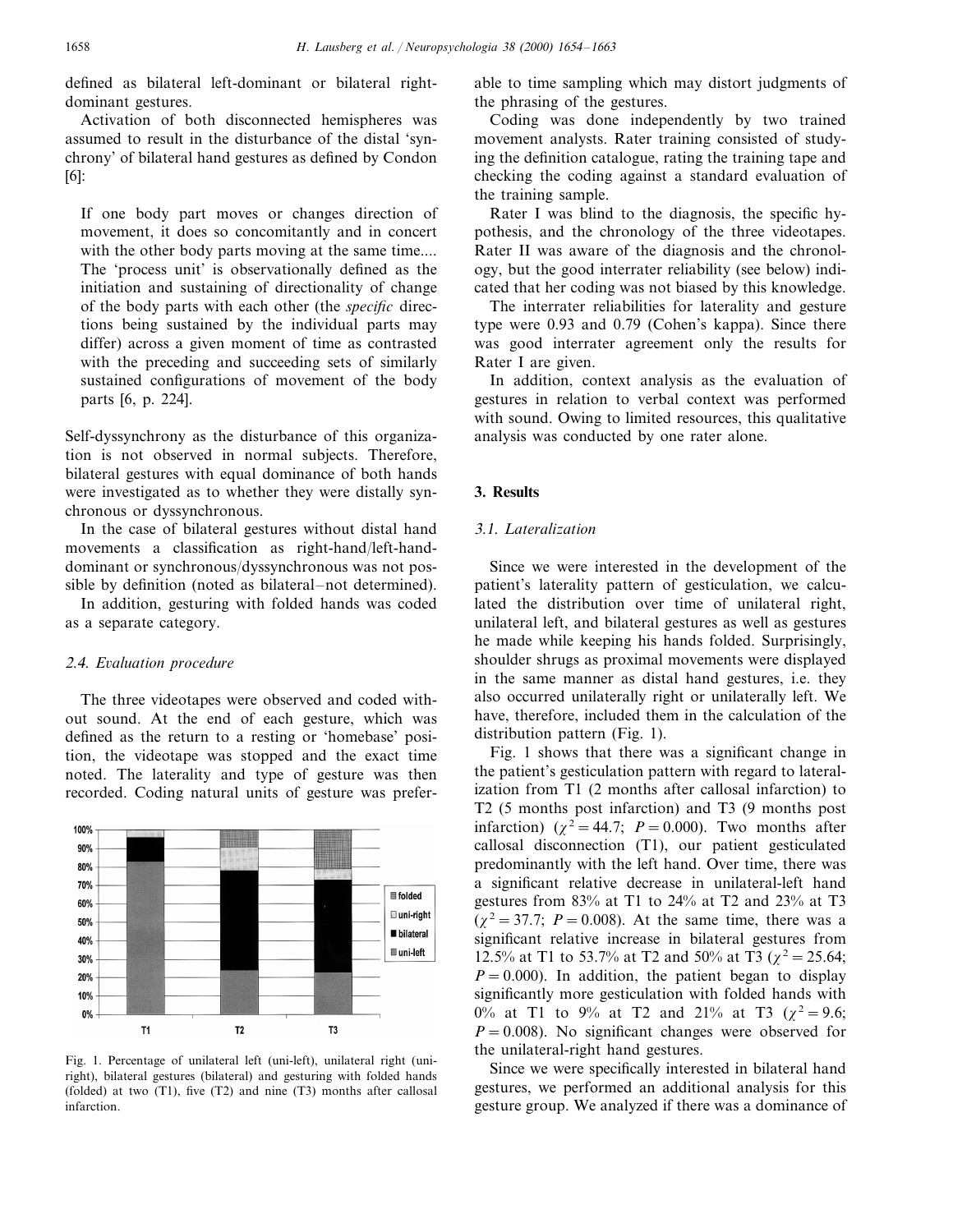

Fig. 2. Number of bilateral hand gestures with no distal motions (bi-n.d.), bilateral-left-dominant (bi-left), bilateral-right-dominant (biright) and bilateral-dyssynchronous (bi-dys) hand gestures, summed up across T1, T2, and T3.



Fig. 3. Number of unilateral-left and unilateral-right gestures for each gesture type, summed up across T1, T2, and T3.

Number



Fig. 4. Number of bilateral-left-dominant and bilateral-right-dominant hand gestures for each gesture type, summed up across T1, T2, and T3.

one hand or if the two hands acted synchronously (shoulder shrugs are not included in this calculation by definition of bilateral distal gestures) (Fig. 2).

Overall, for 19 bilateral gestures no subclassification was possible as no distal hand motions occurred [*bi*-*n*.*d*. in Fig. 2]. Twenty-three bilateral gestures showed a dominance of the left hand [*bi*-*left* in Fig. 2] and 13 of the right hand [*bi*-*right*]. There were three bilateral gestures in which right and left hand were equally dominant, but dyssynchronous [*bi*-*dys*]. No distally synchronous bilateral gestures were observed.

#### 3.2. *Gesture type differentiation*

Secondly, we were interested in whether the two hemispheres produce different types of gestures. To be sure about the hemisphere in which each gesture was generated, the primary investigation focused on unilateral distal hand gestures since these are controlled solely by the contralateral hemisphere. As stated above, shoulder shrugs as proximal movements also occurred unilaterally and are therefore included in Fig. 3. Fig. 3 shows the distribution of gesture types for right and left hand, summed up across all three examinations.

Batons ( $\chi^2 = 4$ ; *P* = 0.05), rise-fall motions ( $\chi^2 = 4$ ; *P* = 0.05) and shoulder shrugs ( $\chi^2$  = 36.25; *P* = 0.000) were done only resp. significantly more often with the left side than with the right. Physiographs were distributed equally between the right and left hand. There was a tendency for deictics to be performed more often with the right than with the left hand  $(n.s.).$ 

For left-dominant and right-dominant bilateral hand gestures the distribution pattern was similar (Fig. 4). Here again, the gestures analyzed were summed up across all three examinations. Bilateral batons ( $\chi^2$  = 6.0;  $P = 0.025$ ) and rise-fall motions (n.s.) were only left-dominant. No significant differences in the frequency of left-dominant and right-dominant gestures were found for bilateral deictics and physiographics.

#### 3.3. *Context analysis*

If one gesture type was observed for either hand (compare Fig. 3), we were interested in discovering whether the right and left hands were used in different contexts. It was striking to find that deictics with the right hand were used for external space, e.g. when the patient pointed to his wife who was present in the room or when he indicated imagined spatial relations such as his way to the hospital. In contrast, left-hand deictics occurred when the patient referred to himself. Physiographs that were displayed with the right hand directly accompanied speech and concretely pictured the linguistic content, such as depicting the motion of running or the form of a bathtub. Physiographs with the left hand sometimes occurred in speech pauses and generally reflected the ideational process, such as trying to find a word. Moreover, the qualitative analysis suggested that the two hemispheres can depict different aspects of the same message. Once, to depict a form, the patient simultaneously made two different gestures with the left and right hands: he traced a circle with his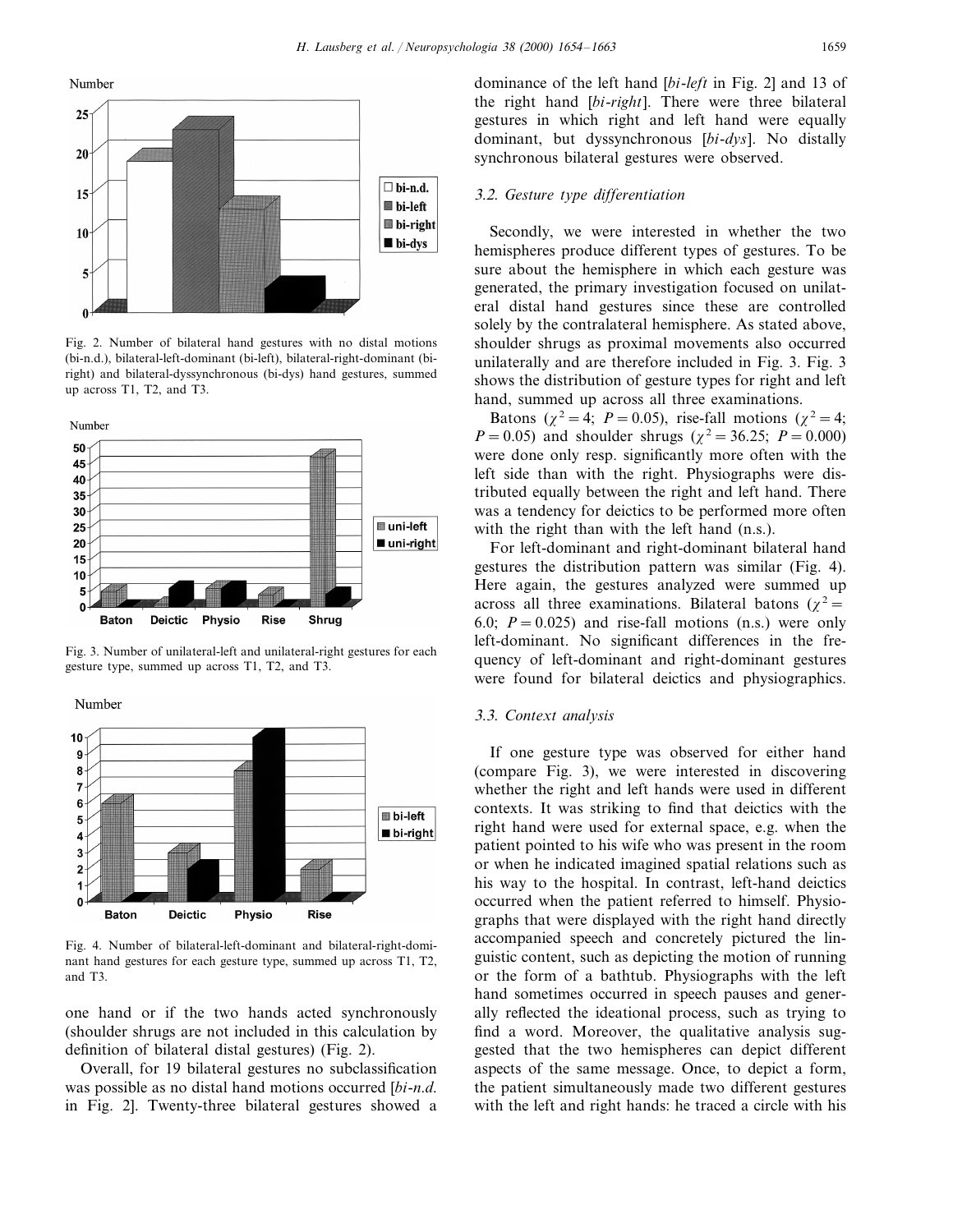left hand and an arrow with the right. The rare rightshoulder shrugs occurred in the linguistic context of talking about the 'right side'. In contrast, the frequent left-shoulder shrugs occurred in the context of not knowing and resignation. The same was found for rise/fall gestures that occurred only in the left hand. Batons that were displayed only with the left hand were surprisingly found to be in synchrony with speech.

Although we did not evaluate head nods and shakes, we will give one qualitative description that elucidates the question of hemisphere generation of this nonverbal behavior. The patient was presented a visual stimuli to his right hemisphere. He negated the question of whether he saw anything, verbally with 'No' (as a correct answer of the disconnected left hemisphere) while he nodded his head in affirmation at the same time (as a correct answer of his right hemisphere).

## **4. Discussion**

Two months after callosal infarction (T1), the patient predominantly gesticulated unilaterally with the left hand. This could be interpreted as an expression of his left-handedness. On the other hand, Kimura [30] found that left-handers with left hemispheric speech dominance as determined by auditory suppression showed equally distributed unilateral right and left hand use in gesticulation. According to Kimura's findings, our patient would be expected to display equal use of right and left hands in gesticulation as he had left hemispheric language dominance (and some right hemispheric language competence). Therefore, the almost exclusive use of the left hand in gesticulation after callosal infarction is probably due to callosal disconnection and suggests that gesticulation was predominantly generated in the right hemisphere. Following this assumption, the lack of right-hand gesticulation after callosal infarction would be effected by the callosal disconnection hindering the transfer from right hemispheric motor gesture patterns to the left hemisphere.

It is also noteworthy that 2 months after callosal infarction (T1), the patient's clear left-hand preference for gesticulation was in striking contrast to his lefthand apraxia. The latter made it almost impossible for him to use his left hand for volitional actions, i.e. he could not deliberately execute a specific motor action. In neuropsychological testing, left-hand apraxia was observed in verbal command and imitation tasks. In addition, the patient's right hand was more proficient in learning a new motor skill than his left hand (left apraxia for imitation was reported in several cases of patients with callosal lesions, suggesting that only the left hemisphere can translate a new movement idea into motor execution [23–25,35,37,56]). Therefore, we assume that the patient had left-hemispheric dominance

for the performance of volitional motor actions despite his left-handedness. In contrast, spontaneous movements were performed in a meaningful way on the left side. We see this as related to the fact that the patient's left hand sometimes acted autonomously, i.e. in the sense of an 'alien hand' [2,4].

There was an obvious discrepancy between the incapability of using the left hand for volitional motor actions and the left hand's effective performance in spontaneous motor behavior and gesticulation. In general, gesticulation occurs without conscious control and there is an obvious alteration in the performance of gestures when they are initiated deliberately rather than spontaneously. We would like, therefore, to suggest tentatively a parallel between left-hand use in spontaneous praxis, such as catching an unexpectedly thrown ball or acting as an 'alien hand', and spontaneous gesticulation. Both types of motor actions might be the expression of a right hemisphere competence for spontaneous, maybe even emotionally motivated motor behavior. As a related phenomenon, the right hemisphere seems to be superior for response readiness compared with the left, because split-brain patients sometimes initiated action with the left hand in advance of the right when they intended to do something with the right hand [49].

The patient showed a significant relative increase in bilateral gestures (and a relative decrease in left-hand gestures) over time. The interesting question here was how the patient managed to gesticulate bilaterally despite his callosal disconnection. Clinically there was no evidence of the recuperation of callosal fibers or the development of extracallosal pathways as the disconnection syndrome persisted.

We strongly favor the explanation that the patient managed to gesticulate bilaterally by developing ipsilateral proximal pathways. This development was evidenced by the fact that the patient's apraxia improved significantly concerning proximal movements, whereas hand/finger configuration errors persisted. It is plausible that the increase in ipsilateral motor control was also manifest in gesticulation. This assumption is supported by the observation of an asymmetry of the two hands in those bilateral gestures in which distal hand movements occurred. One hand displayed distinct hand/finger movements whereas the other hand showed rather rough movements which were initiated by the proximal arm. This concurs with the hypothesis that the distinct hand was controlled by contralateral pathways and the non-differentiated hand by ipsilateral proximal pathways.

There were a few occasions in which the two hands seemed to act independently at the level of becoming dyssynchronous or even displaying two different complex gestures simultaneously suggesting bihemispheric activation. The observation that the patient began to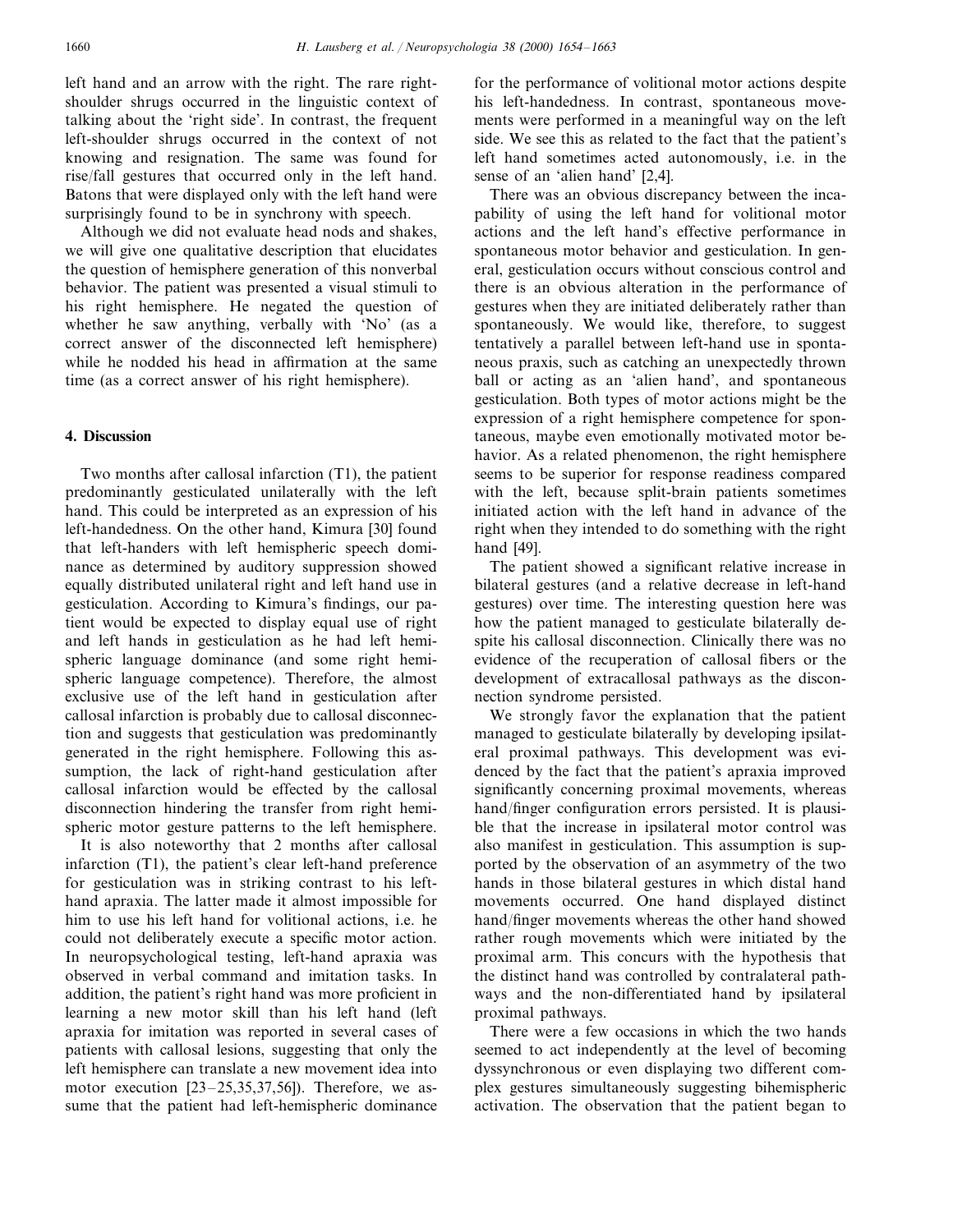display gesticulation with folded hands can be interpreted as a compensatory strategy to prevent intermanual conflict. In view of the limited data, our assessment of the distribution of gesture types in the right and left hand must be tentative. In particular, the observations of the context analysis are highly hypothetical as they were obtained by one rater alone.

The findings for gesture types based on unilateral gestures are supported by the fact that the distribution pattern was similar for bilateral gestures with dominance of one hand, i.e. left-dominant-bilateral gestures displayed the same gesture types as unilateral-left gestures as well as right-dominant-bilateral the same types as unilateral-right gestures.

As we assume that these bilateral gestures with dominance of one hand are controlled (similar to unilateral gestures) by the contralateral hemisphere, the findings of hand preference resp. hemispheric specialization for a certain gesture type are consolidated.

Our results concur with McNeill's findings in his two callosotomy patients.

Batons were performed by the left hand alone or in bilateral left-dominant gestures. This pattern agrees with McNeill's observation on the split-brain patient L.B. who performed beats only with the left hand. This might indicate that batons as gestures that are related to prosody are generated in the right hemisphere.

Physiographics were displayed by both the right and left hands. This also concurs with McNeill's observation that physiographs occurred in the right and left hands in L.B. and in the right hand in N.G. As compared with the assumptions derived from handedness preference studies suggesting that pictorial gestures are produced with the speech-dominant hemisphere, McNeill's and our findings indicate that physiographs can also be generated in the non-dominant hemisphere. The context analysis suggested that the right and left hemispheres generated different types of physiographics with the left hemisphere concretely picturing the linguistic content and the right hemisphere reflecting the ideational process. The observation that the patient displayed two different physiographs simultaneously with right and left hands even indicated that the two hemispheres can depict different aspects of the same message. Similarly, McNeill's patient L.B. was also reported to produce different gestures at the same time: 'One hand showed the character rushing to answer a phone (the left hand flicking off to the left), while the other hand depicted picking the phone up (grabbing something to the right)' [38, p.349].

Deictics occurred in both hands. Similarly, McNeill observed deictics in L.B. with the right and left hand and in N.G. with the right hand. It was striking to find that deictics with the right hand were only used for external space, whereas left hand deictics occurred when the speaker referred to himself.

Rise–fall gestures were displayed with the left hand (unilateral or bilateral left-dominant) and never with the right hand, so that right hemisphere generation should be assumed. As rise–fall gestures often have an emotional connotation of resignation, the assumption of right hemisphere generation could be seen as related to the findings that right hemisphere damage leads to reduction in emotional gesturing [42].

Shoulder shrugs as proximal movements can be controlled by contra- and ipsilateral pathways. Therefore, we cannot prove that the surprising number of unilateral left shoulder shrugs is generated in the right hemisphere. It is, however, plausible that the isolated left shoulder shrugs are the repeated right hemispheric expression of incomprehension (with emotional connotation) resulting from the disconnection from the speech area. Increase of shoulder shrugs to demonstrate incomprehension and head nodding or shaking as a sign of approval/disapproval also appears to be a communicative strategy in aphasic patients with left hemisphere damage [26] (in our patient head nods and shakes seemed to be generated in the right hemisphere). By contrast, unilateral-right shrugs were used in the verbal context of talking about the right-sided space.

The current data clearly show that the right hemisphere contributes to gesticulation and that the two hemispheres play different roles in gesticulation. In particular, we assume that gestures with emotional connotation and batons that emphasize prosody are produced in the right hemisphere whereas physiographs, which picture the linguistic content concretely, and deictics, which point to external space, seem to be of left-hemispheric origin. These data enhance the established, purely phenomenological gesture classification systems [12,13,18,38] by providing a neuropsychological basis. The gesture types thus far identified by their phenomenology do indeed seem to be generated in different hemispheres, reflecting specific cognitive and emotional processes.

There is, of course, a limit to the generalization of the data as this is a case study and the patient is a left-hander. Nevertheless, the patient — despite being a left-hander — had fundamentally the same hemispheric specialization pattern as right-handers. It can be assumed therefore that the finding of hemispheric specialization in gesticulation is generally representative. Moreover, the patient's data are consistent, e.g. concerning the similar development of ipsilateral control in apraxia and gesticulation and the corresponding distribution pattern for gesture types in unilateral and bilateral dominant gestures. In addition, the observations on gesticulation concur with the previous investigation by McNeill on two right-handed split-brain subjects.

Research on gesticulation has so far not focused on the question of hemispheric specialization. This preliminary approach to investigate the role of the two hemi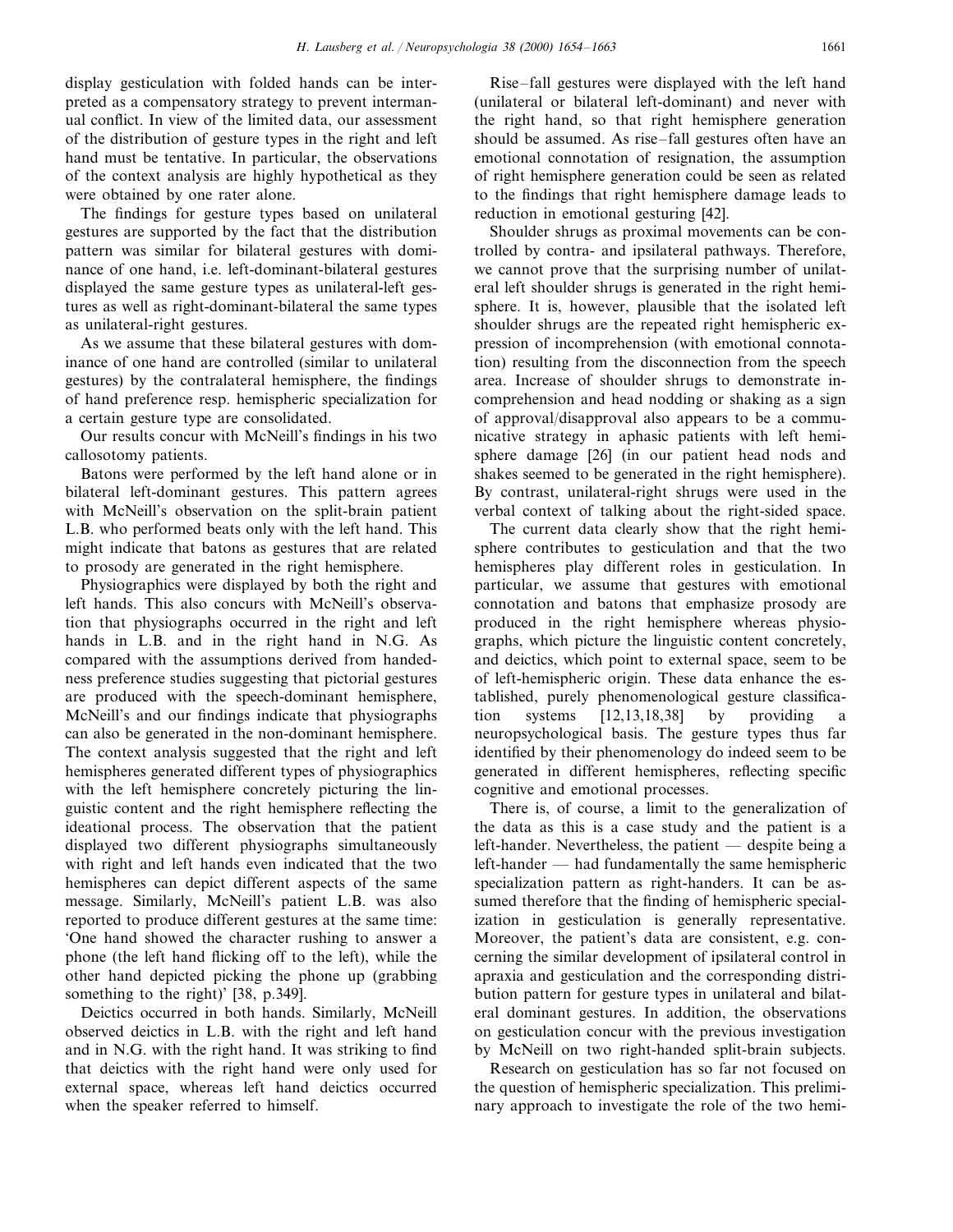spheres in gesticulation offers some interesting and encouraging findings. We recommend that further studies be performed to test the assumptions raised by this investigation.

## **Acknowledgements**

In particular, we wish to thank Sotaro Kita, Ph.D., for his helpful contributions to the context analysis.

#### **References**

- [1] Berry DS, Pennebaker JW. Nonverbal and verbal emotional expression and health. Psychotherapy and Psychosomatics 1993;59:11–9.
- [2] Bogen JF. The callosal syndromes. In: Heilman KM, Valenstein E, editors. Clinical Neuropsychology. New York: Oxford University, 1993:337–407.
- [3] Boldrini P, Zanella R, Cantagallo A, Basaglia N. Partial hemispheric disconnection syndrome of traumatic origin. Cortex 1992;28:135–43.
- [4] Brion S, Jedynak CP. Troubles du transfert interhémisphérique (callosal disconnection). A propos de trois observations de tumeurs du corps calleux. Le signe de la main étrangère. Revue Neurologique 1972;126(4):257–66.
- [5] Cohen RL, Otterbein N. The mnemonic effect of speech gestures: pantomimic and non-pantomimic gestures compared. European Journal of Cognitive Psychology 1992;4:113–39.
- [6] Condon WS, Ogston WD. A segmentation of behavior. Journal of Psychiatric Research 1967;5:221–35.
- [7] Cruz R. An Empirical Investigation of the Movement Psychodiagnostic Inventory. Unpublished dissertation. University of Arizona, Department of Educational Psychology, 1995.
- [8] Dalby JT, Gibson D, Grossi V, Schneider RD. Lateralized hand gesture during speech. Journal of Motor Behavior 1980;12:292–7.
- [9] Davis M. Movement characteristics of hospitalized psychiatric patients. American Journal of Dance Therapy 1981;4(1):52–71.
- [10] Davis M. Guide to movement analysis methods. Behavioral Measurement Database Services. Pittsburgh, PA. USA, 1991, rev. 1997.
- [11] De Ruiter J. Gesture and Speech Production. MPI Series in Psycholinguistics, vol. 6, 1998.
- [12] Efron D. Gesture and Culture. The Hague: Mouton, 1972.
- [13] Ekman P, Friesen WV. The repertoire of non-verbal behavior. Semiotica 1969;1:49–98.
- [14] Ekman P, Friesen WV. Nonverbal behaviour and psychopathology. In: Friedman RJ, Katz M, editors. The Psychology of Depression. New York: John Wiley, 1974:203–32.
- [15] Ellgring H. Nonverbal expression of psychological states in psychiatric patients. European Archives of Psychiatry and Neurogical Science 1986;236:31–4.
- [16] Feyereisen P. Le rôle des gestes dans la mémorisation d'énoncés oraux. In: Santi S, Guaitella I, Cave´ C, Konopczynski G, editors. Oralité et Gestualité. Paris: L'Harmattan, 1998:355-60.
- [17] Foundas AL, Macauley BL, Raymer AM, Mahler LM, Heilman KM, Rothi LJG. Gesture laterality in aphasic and apraxic stroke patients. Brain and Cognition 1995;29:204–13.
- [18] Freedman N. The analysis of movement behavior during the clinical interview. In: Siegman AW, Pope B, editors. Studies in Dyadic Communication. New York: Pergamon, 1972:153–75.
- [19] Freedman N, Hoffman SP. Kinetic behaviour in altered clinical states: approach to objective analysis of motor behaviour during clinical interviews. Perceptual and Motor Skills 1967;24:527–39.
- [20] Gaebel W. Non-verbal behavioural dysfunction in schizophrenia. British Journal of Psychiatry 1992;161(Suppl. 18):65–74.
- [21] Gazzaniga MS, Bogen JE, Sperry RW. Dyspraxia following division of the cerebral commissures. Archives of Neurology 1967;16:606–12.
- [22] Geschwind N. The frequency of callosal syndromes in neurological practice. In: Reeves AG, editor. Epilepsy and the Corpus Callosum. New York: Plenum, 1985:439–56.
- [23] Goldenberg G, Wimmer A, Holzner F, Wessely P. Apraxia of the limbs in a case of callosal disconnection: The contribution of medial frontal lobe damage. Cortex 1985;21:135–48.
- [24] Graff-Radford NR, Welsh K, Godersky J. Callosal apraxia. Neurology 1987;37:100–5.
- [25] Habib M, Ceccaldi M, Poncet M. Syndrome de déconnexion calleuse par infarctus jonctionnel hémisphérique gauche. Revue Neurologique 1990;146(1):119–24.
- [26] Herrmann M, Reichle T, Lucius-Hoene G, Wallesch CW, Johannsen-Horbach H. Nonverbal communication as a compensative strategy for severely nonfluent aphasics? — A quantitative approach. Brain and Language 1988;33:41–54.
- [27] Huber W, Poeck K, Weniger D, Willmes K. Aachener Aphasie Test. Göttingen: Hogrefe, 1983.
- [28] Ingram D. Motor asymmetries in young children. Neuropsychologia 1975;11:51–5.
- [29] Kimura D. Manual activity during speaking I. Right-handers. Neuropsychologia 1973a;11:45–50.
- [30] Kimura D. Manual activity during speaking II. Left-handers. Neuropsychologia 1973b;11:51–5.
- [31] Kita S. How representational gestures help speaking. In: Mc-Neill D, editor. Language and Gesture: Window into Thought and Action. Cambridge: Cambridge University 2000;162–85.
- [32] Krauss RM, Chen Y, Chawla P. Nonverbal behavior and nonverbal communication: what do conversational hand gestures tell us? In: Zanna M, editor. Advances in Experimental Social Psychology, vol. 28. Tampa, FL: Academic Press, 1996:389–450.
- [33] Krout M. Autistic gestures. Psychological Monographs 1935:46.
- [34] Lausberg H. Bewegungsverhalten als Prozeßparameter in einer kontrollierten Studie mit funktioneller Entspannung. Unpublished paper presented at the 42nd Arbeitstagung des Deutschen Kollegiums für Psychosomatische Medizin, 1995.
- [35] Lausberg H, Göttert P, Münßinger U, Boegner F, Marx P. Callosal disconnection syndrome in a left-handed patient due to infarction of the total length of the corpus callosum. Neuropsychologia 1999;37:253–65.
- [36] Lavergne J, Kimura D. Hand movement asymmetry during speech: no effect of speaking topic. Neuropsychologia 1987;25:689–93.
- [37] Leiguarda AR, Starkstein S, Berthier M. Anterior callosal haemorrhage: a partial interhemispheric disconnection syndrome. Brain 1989;112:1019–37.
- [38] McNeill D. Hand and Mind. What Gestures Reveal About Thought. Chicago: University of Chicago, 1992.
- [39] Oldfield RC. The assessment and analysis of handedness: the Edinburgh Inventory. Neuropsychologia 1971;9:97–113.
- [40] Pigache RM. The clinical relevance of an auditory attention task (PAT) in a longitudinal study of chronic schizophrenia, with placebo substitution for chlorpromazine. Schizophrenia Research 1993;10:30–50.
- [41] Poeck K. Apraxie. In: Poeck K, editor. Klinische Neuropsychologie. New York: Georg Thieme, 1989:188–206.